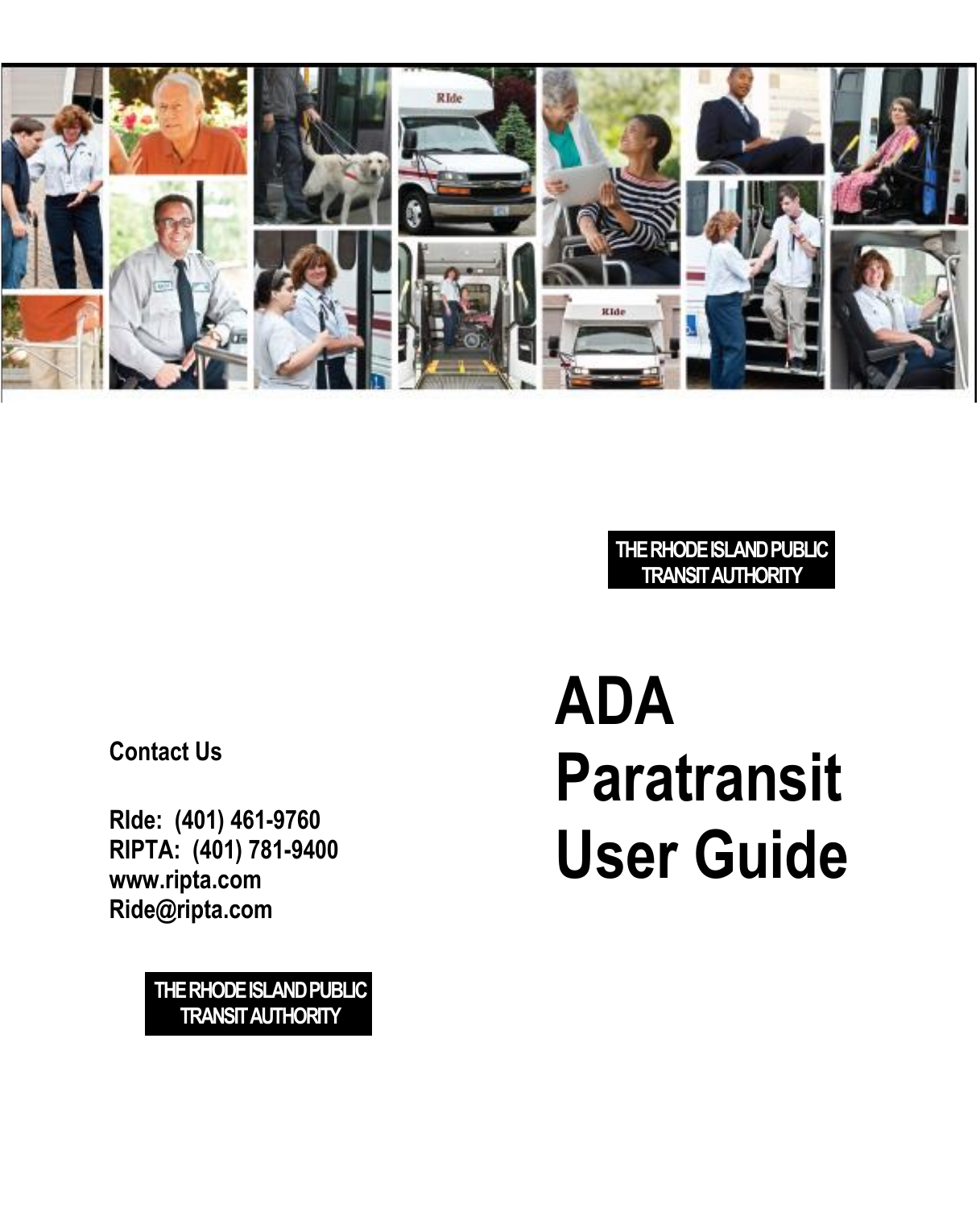# **Welcome to RIPTA ADA Paratransit**

ADA Paratransit is a service for people unable to use public transit due to a disability. The Americans with Disabilities Act (ADA) requires public transit agencies to provide paratransit service to eligible people with disabilities that is comparable to its fixed-route service.

ADA paratransit service is comparable to fixedroute service in several ways. ADA service:

- Is a shared-ride public transportation service. The bus may pick up or drop off other customers while en route to your destination.
- Is offered at the same times and in the same location as the regular fixed-route service. If there is no fixed-route service, there is no comparable ADA service.
- Offers comparable travel times to fixedroute service, including the time it would take to transfer and get to/from bus stops.
- Cannot restrict trip purpose.
- May drop passengers off early so that they are on time for an appointment. As when using the bus, a passenger may need to arrive up to an hour early or risk being late.
- Provides the same level of driver oversight of passengers as fixed-route bus service. Drivers on either the bus or paratransit are required to drive safely and ensure that passengers are not disruptive or harmful to other passengers. Drivers are not required to provide custodial care or to wait with individuals once they arrive at their

destination if a building isn't open or someone isn't there to meet them.

# **Topics Covered**

- **1. Using ADA Paratransit Service**
- **2. Rider Responsibilities**
- **3. Driver Responsibilities**
- **4. Suspension of Service**
- **5. Providing Input and Feedback**

# **The RIde Program**

The RIde Program provides ADA paratransit through pre-scheduled door-to-door van service.

In addition to ADA paratransit, The RIde Program also provides other transportation services with different eligibility and service standards. The service described in this guide only applies to RIde's ADA paratransit service.

# **Definitions**

**Fixed-Route Service:** Transit service that operates on a schedule and along set routes.

**Ready-Time Window:** Passengers are given a ready-time window instead of a set time. For example, you may be told that your pick up will be between 9:00 AM and 9:20 AM. The van is considered on-time if it arrives any time within this window.

**ADA Corridor:** ADA paratransit service is provided within ¾-mile of a regular fixed-route. Commuter routes do not have an ADA corridor. The ¾-mile distance is determined as the crow flies, not by driving directions. A trip is only eligible for ADA service if it both starts and ends within this corridor.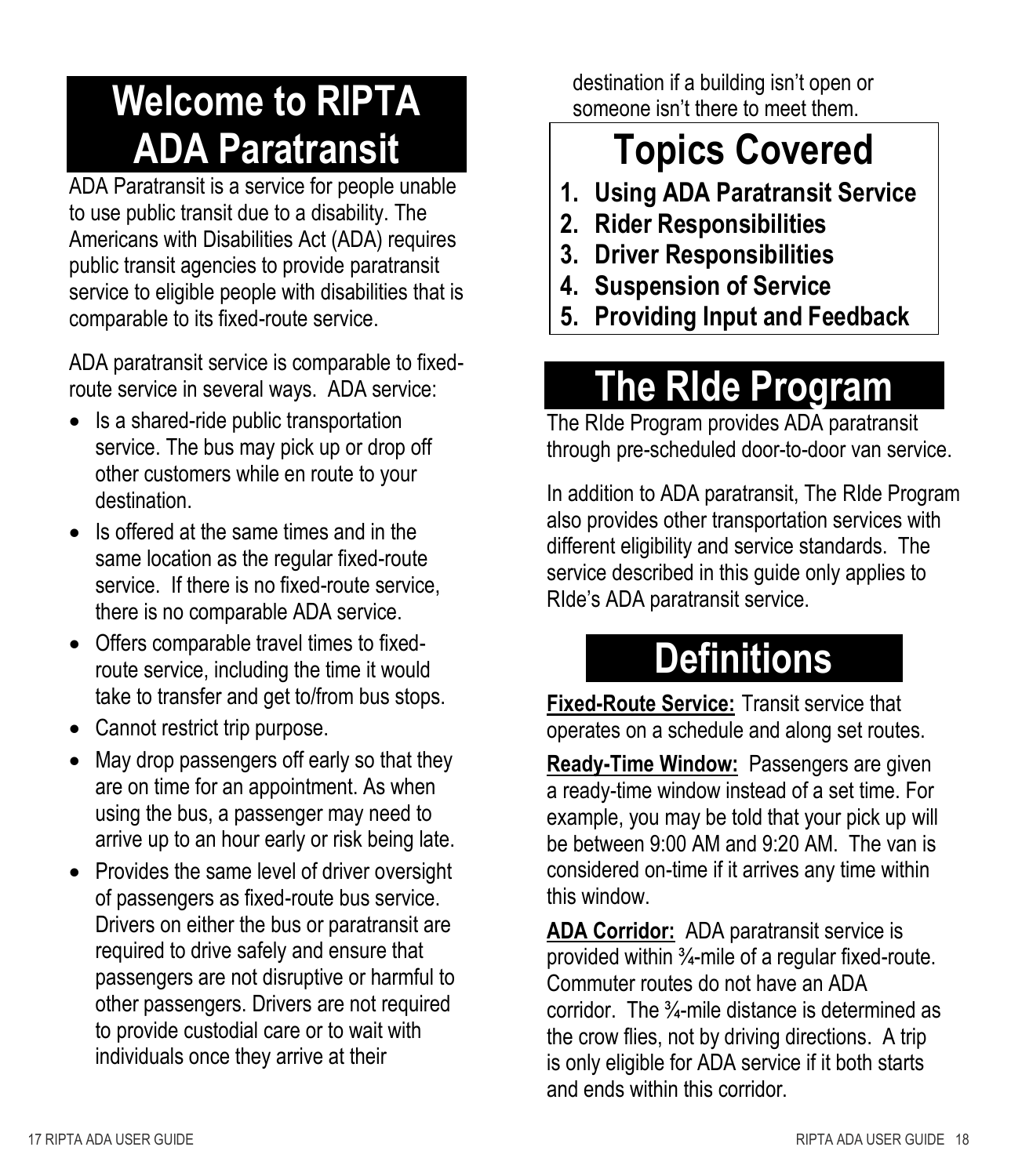**No Shows:** A passenger is considered a "No Show" if he/she schedules a trip and does not cancel it at least 2 hours before the start of the pick-up window.

**CSA:** Customer Service Agent is the term used at RIde for the person assisting customers with reservations and other customer service functions.

# **Using ADA Paratransit Service**

Below are some general rules and policies for ADA paratransit.

#### **Where to Call for The RIde Program Reservations and Where's My Ride**

The RIde Program's phone number is **(401) 461-9760**.

#### **Where's My Ride (Afterhours)**

The Customer Service Department is open 8:30 AM to 4:30 PM Monday through Friday and 8:00 AM to 4:00 PM on Saturday.

If you need to reach RIde after hours due to an emergency or because your van has not arrived within the ready time window, call (401) 461-9760. You will have the option to either leave a message or follow the phone prompts to be connected to a Paratransit Dispatcher.

#### **No RIde reservations or schedule changes can be made afterhours.**

#### **Interactive Voice Response (IVR)**

The IVR is an automated phone system that allows customers to obtain pick-up times, review pending scheduled trips or cancel pending scheduled trips. Customers can choose the IVR option that best meets their needs.

#### **Option 1: AUTOMATED CALL OUT NOTIFICATIONS**

 Calls go out daily at 6:00 PM for customers with pending next day trips. Ask your Customer Service Agent (CSA) to enroll you in this option.

#### **Option 2: AUTOMATED TEXT NOTIFICATIONS**

 Texts go out daily at 6:00 PM for customers with pending next day trips. Ask your Customer Service Agent (CSA) to enroll you in this option.

#### **Option 3: 24 HOUR AUTOMATED CALL IN SYSTEM**

- There is no need to enroll.
- Customers can call the IVR by dialing RIde's phone number at 401-461-9760 and selecting option 2.
- Customers will need to enter their customer number and year of birth for verification. If you need your customer number, ask your CSA.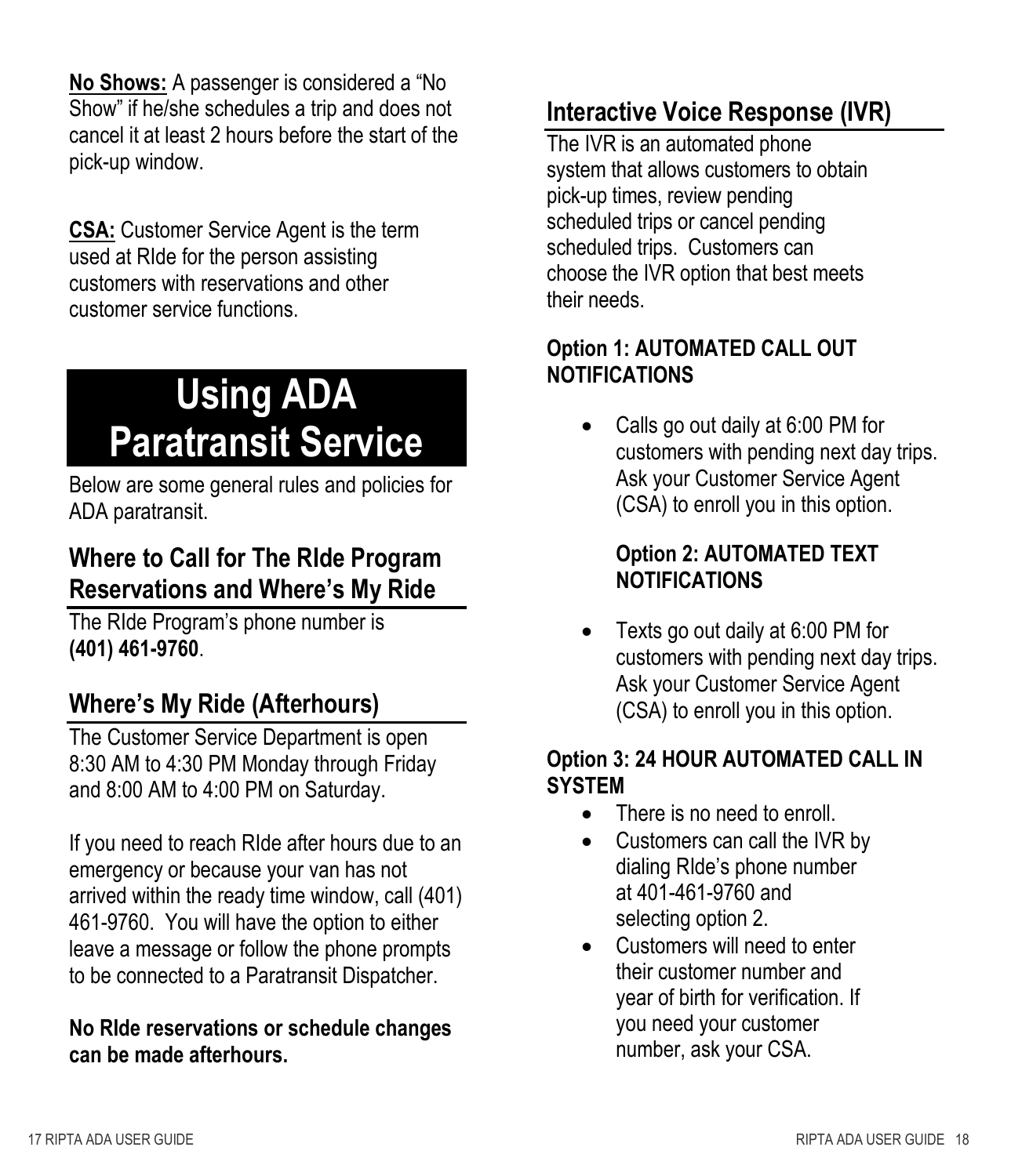#### **RIde Mobile Application**

RIde has a free mobile application available in the Apple store and Google play store.

Search "RIde Reveal" in the Apple store or Google play store to download the application.

There is no need to enroll; all customers can use the App as long as they know their customer number and year of birth.

To log in you will need:

Agency code: **RIPTA** Customer # Password: **4-digit year of birth**

#### **Scheduling a Trip on ADA Paratransit**

You must call and make a reservation for ADA paratransit services at least the day before you need a ride. Reservations are accepted weekdays between 8:30 AM and 4:30 PM, Saturdays between 8:00 AM and 4:00 PM, and Sundays via a voicemail message.

When calling to reserve a ride, please have the following information ready:

- Either your RIde ID number or your phone number.
- Your home address.
- Pick-up address, including street number, street name, building name (such as "ABC Medical Clinic" or "Bank RI"), suite number (if known), and ZIP Code.
- Your desired pick-up or appointment time. You can request either a pick up or appointment time, not both.
- Your requested return time, if you are scheduling a round trip.
- Where you want to go, including the street address and ZIP Code at your destination. Alert the CSA if you are scheduling a trip with multiple stops. Each stop is a new ADA trip requiring its own reservation and fare.
- If you will be using a wheelchair or other mobility device.
- If you will be bringing a service animal.
- If you will be accompanied by an assistant and/or any companion.
- Any other information you feel the RIde driver should have to help you travel in a safe and timely manner.

When you call to schedule your ride, the CSA may need to ask you to change your requested time in order to accommodate your ride request. The ADA allows us to negotiate a revised time with you that may be up to one hour before or after your requested time. However, if you give us a fixed appointment time, we will only negotiate up to one hour before the necessary time. You must make all schedule changes with the CSA. Please do not ask the driver to change your return trip, place, or time.

If you are traveling to an appointment, tell the CSA what time you must arrive at your destination, allowing at least fifteen minutes before the appointment time for unexpected delays. This allows RIde to determine an appropriate pick-up time for you. Please remember that all service is "shared-ride,"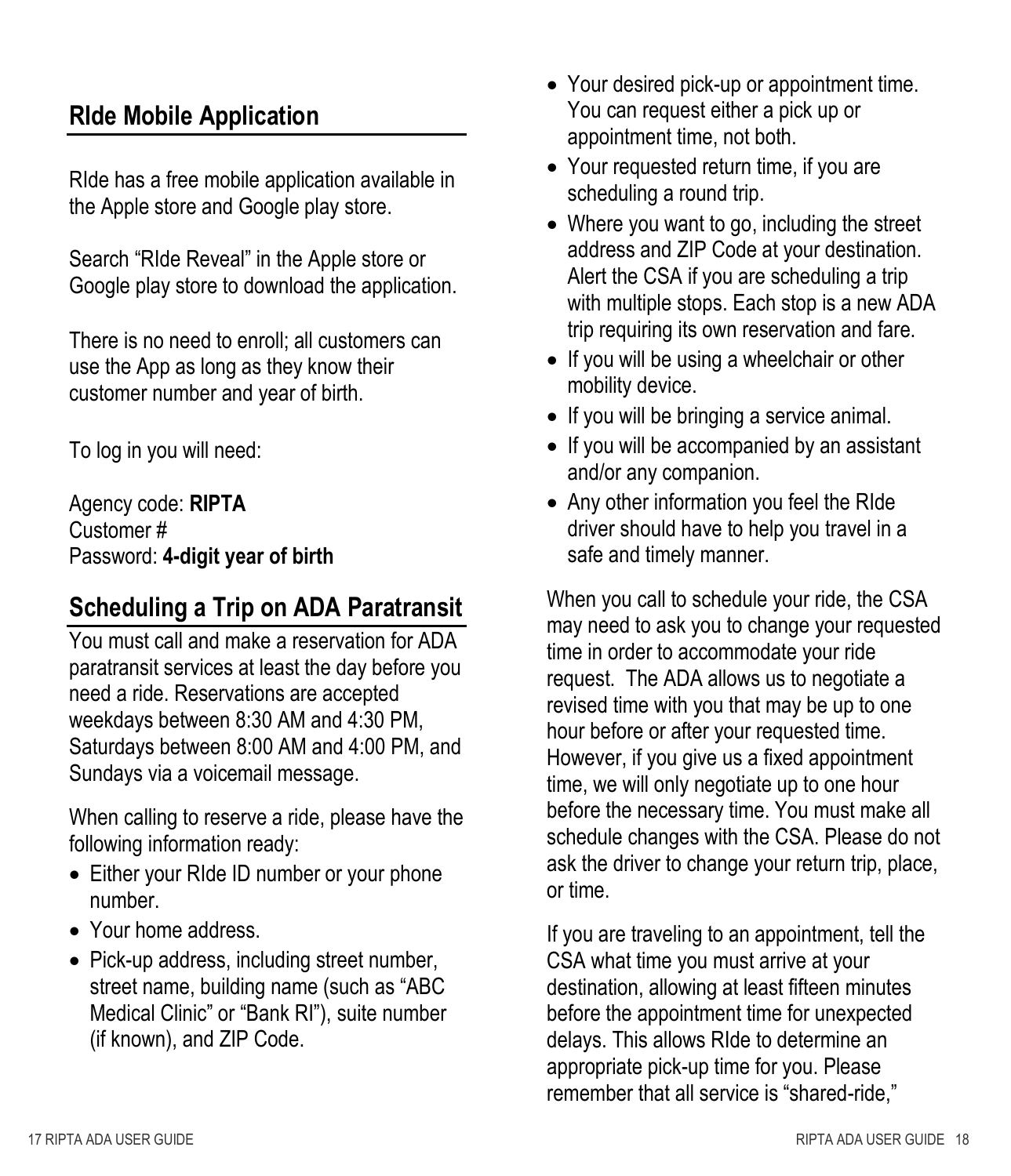meaning others may be riding in the vehicle with you. Please anticipate stops for other passengers to get on and off. A trip on paratransit takes approximately the same amount of time as a trip on a regular RIPTA bus, including time for transfers. RIde services are not designed to follow a direct route between your pick-up and drop-off locations.

#### **Subscription Trips**

You may request subscription service if you travel to and from the same place on the same day(s) of the week, at least once weekly. Once subscription service is scheduled, you only need to call when you wish to cancel or change the trip for a particular day(s). Passengers should be aware of RIPTA holidays, which may have a different bus schedule and corresponding ADA service. If you want to schedule a trip on a holiday, it will have to be a demand trip made for that day; subscription service is suspended on RIPTA holidays.

#### **Same-Day Trip Requests & Changes**

You must request a ride at least the day before you wish to travel. Same day requests are not accepted. If you call on the day of service to change your pick-up or drop-off time or address, RIde will attempt to accommodate the change, but does not guarantee same day service.

*Remember: Because schedules are set the day before, there may be a delay of an hour or more before another vehicle is available to accommodate your ride or, another van may not be available.* 

#### **When Do I Need To Be Ready?**

The RIde van will arrive any time within a 20 minute ready-time window. For example, if your ready-time window is between 9:00 AM and 9:20 AM, the vehicle can arrive any time between 9:00 AM and 9:20 AM. Please be ready to board the vehicle immediately upon arrival. This helps to ensure better on-time performance that benefits all riders. The vehicle will wait 5 minutes when it arrives within the 20-minute ready-time window to allow you adequate time to board. If you have not boarded the vehicle within the 5-minute period, your vehicle will leave and you will be considered a No-Show. Riders can check their ready-time window through the RIde reveal app or through the IVR system.

#### **Pick-up and Drop-off Procedures**

- ADA paratransit service is comparable to fixed-route public transit service, so, as with bus service, you may arrive at your destination early. Under ADA paratransit service, the RIde driver will not wait with you if a building is not yet open or someone is not available to meet you.
- When you call to reserve a ride, the CSA will enter the requested pick-up time or appointment time. Your actual pick up and drop off times will be determined by the final schedule of all the trip requests for that day, and may vary depending on the other people traveling each day.
- You will receive an automated reminder call the night before your scheduled trip with the ready-time window providing you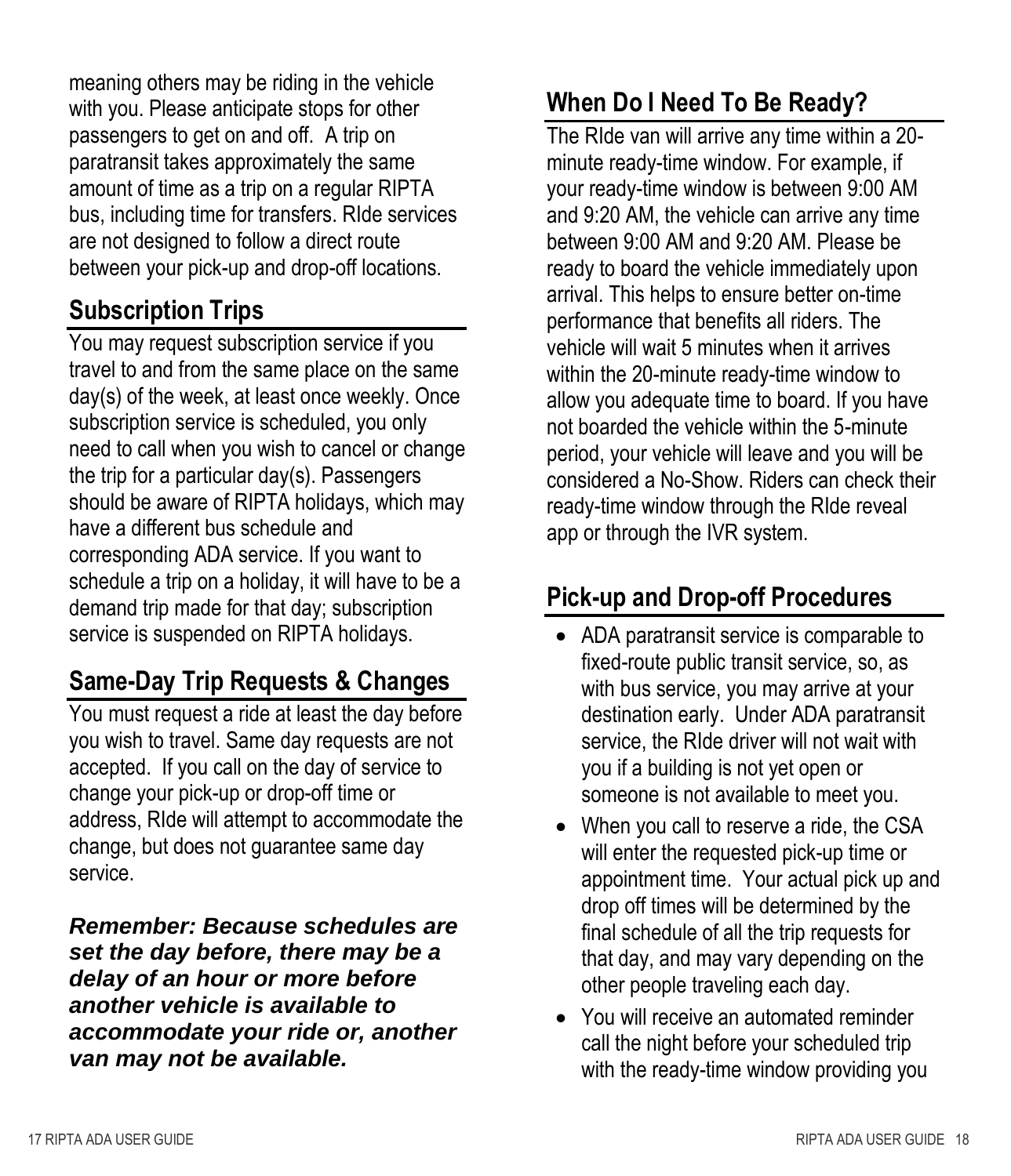have enrolled in call out IVR. Scheduled trip times can also be checked any time of day using the automated phone system, or by calling the RIde Program during normal business hours.

- You should be ready to board the vehicle within the 20-minute ready-time window. A ride is considered on time when it arrives to transport you within this window. A ride is considered late if it arrives after this window.
- On occasion, a driver may arrive early due to cancellations or lighter than average traffic. The driver cannot leave until the start of the pick-up window. You have the choice to leave early or to have the driver wait until the start of the window.
- To avoid a no-show, you must acknowledge the driver's arrival and board the vehicle within five minutes. If the driver does not see you upon arriving at the designated pick-up point, the driver will attempt to locate you or will have a dispatcher call you. If the driver has arrived within the pick-up window and cannot locate you, you will be marked a "No Show" and the driver will be directed to go on to the next scheduled pick-up.
- There is no guarantee that a vehicle can be sent back for you up after a No-Show. Priority is given to riders on the schedule. If you are away from home and RIde brought you there, RIde will make an effort to provide a return trip for you, but will not guarantee the timing of a second trip. It is our intent never to strand a passenger we have transported away from home. However, if you are at home or at a

location that RIde did not bring you to, a vehicle may not be sent back for you.

- When you board, be prepared to verify your name and pay the fare.
- Drivers must stay within sight of their vehicles. A driver cannot escort you past the ground floor lobby door of any building. Drivers are not permitted to enter private residences.

#### **Remember:**

- You do not have to board the vehicle before the beginning of your 20-minute window.
- The driver who arrives within the readytime window or later will wait five minutes. If the driver arrives before the ready-time window, the driver will wait until the start of the ready-time window before listing you as a No-Show and moving on to the next pick-up.
- You will not be considered a No-Show if you refuse a ride that arrived later than the 20-minute window.
- If the RIde vehicle has not arrived by the end of the 20-minute window, you can call RIde's "Where's My Ride" at (401) 461- 9760 to report a late pick-up and obtain further assistance.
- $\bullet$  If your ride is more than 30 minutes late, we encourage you to call the The RIde Program at (401) 461-9760 to file a complaint.
- If you use medication, we suggest you carry it with you in case your trip is delayed.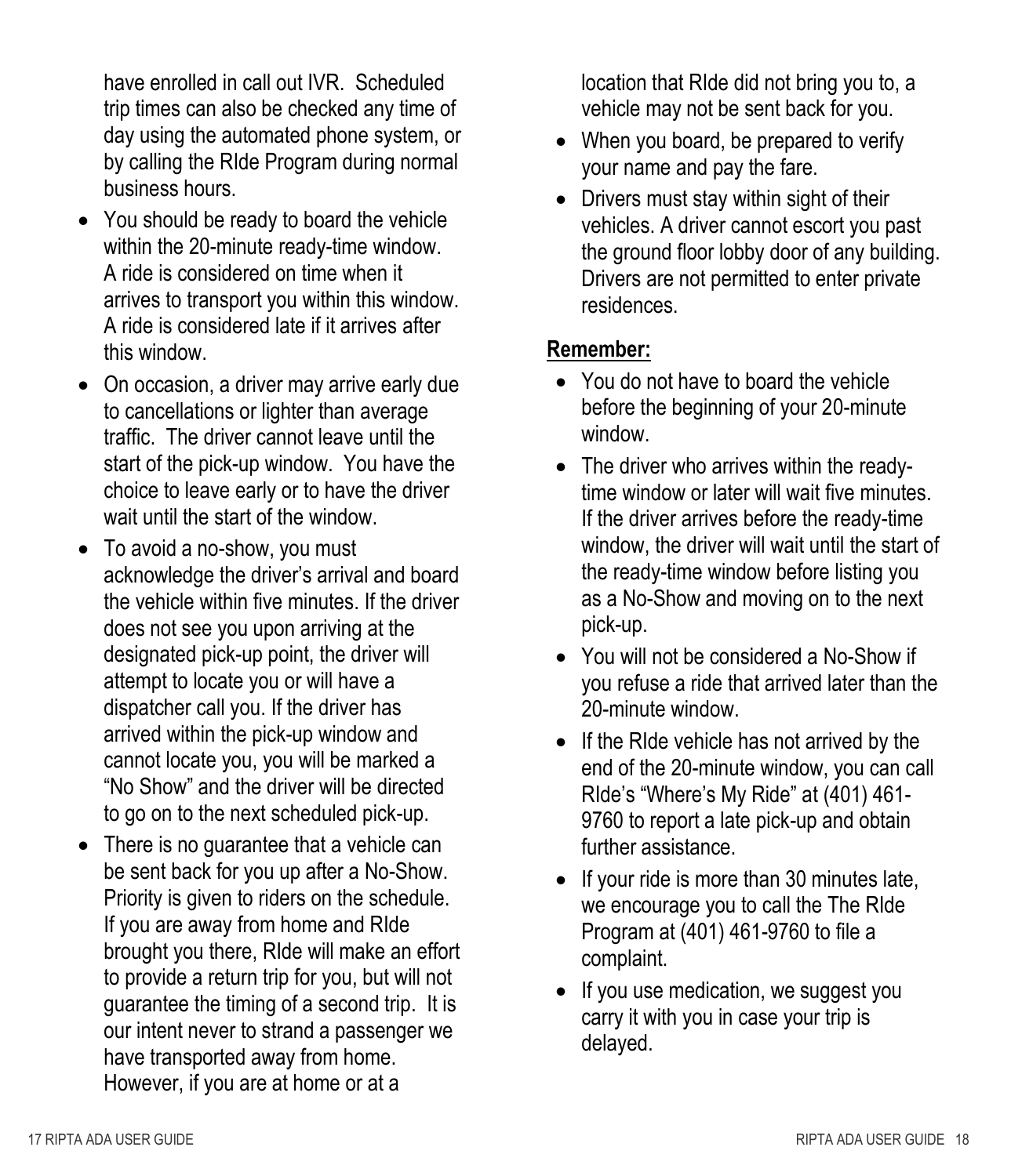#### **Travel Time**

An ADA paratransit trip should take about the same amount of time as a trip on a RIPTA bus, including time for transfers and to get to and from bus stops. For example, if you are traveling from CCRI in Lincoln to Rhode Island Hospital, the trip would take 40-50 minutes on RIPTA. That same trip on ADA paratransit should also take about 40-50 minutes.

#### **Fares**

ADA paratransit service charges a fare of twice the fixed-route fare, \$4.00 per one-way trip as of July 2017. Escorts and companions must pay the same fare as the ADA eligible rider. Personal Care Assistants ride free, if the ADA rider was approved to travel with a PCA and the office was notified when the reservation was made that a PCA would be accompanying the rider. Both assistants and companions must start and end their travel at the same address as the eligible rider. All riders are required to pay the driver upon boarding either in cash or with one RIDE FARE that may be purchased wherever RIPTA fare products are sold or on [www.ripta.com.](http://www.ripta.com/) Cash should be exact change; drivers cannot make change.

ADA fares must be paid upon boarding and are subject to change. While a Personal Care Attendant (PCA) may travel without paying a fare, at least one passenger must always pay a full fare, including adults travelling as a nonpaying (age 5 & under) child's PCA. Likewise, two passengers cannot claim each other as PCAs to avoid fare payment.

#### **Personal Care Attendants (PCA)**

A Personal Care Attendant (PCA) is someone you may bring with you to assist you while traveling or with personal care or activities.

One (1) PCA may ride free when traveling with you. You **must** tell us that your PCA is traveling with you when you schedule your ride, or any time before 5:00 PM the day before your ride. This ensures that there will be room on the vehicle for you, your PCA, and other scheduled riders. A PCA must get on and off the van at the same places and times as you. Drivers cannot add riders who do not have a reservation, so if you do not make a reservation for your PCA, they will not be allowed to ride with you.

To be able to have one PCA ride free with you, you must be registered with the RIde Program as needing a PCA. This is done as part of your eligibility process. If you did not indicate a need for a PCA when you first applied to be eligible for Paratransit and now need a PCA, please call our Customer Service Department.

#### **Cancellations and No Shows**

You should cancel a ride as soon as you know you do not need it. You will be considered a "No-Show" if you:

- Call to cancel your ride less than two hours before the scheduled ready-time window or refuse the trip upon arrival of the RIde van.
- Reserve a ride but fail to meet the vehicle upon its arrival.
- Are not ready to board the vehicle within five minutes of its arrival time (when it has arrived within the ready-time window).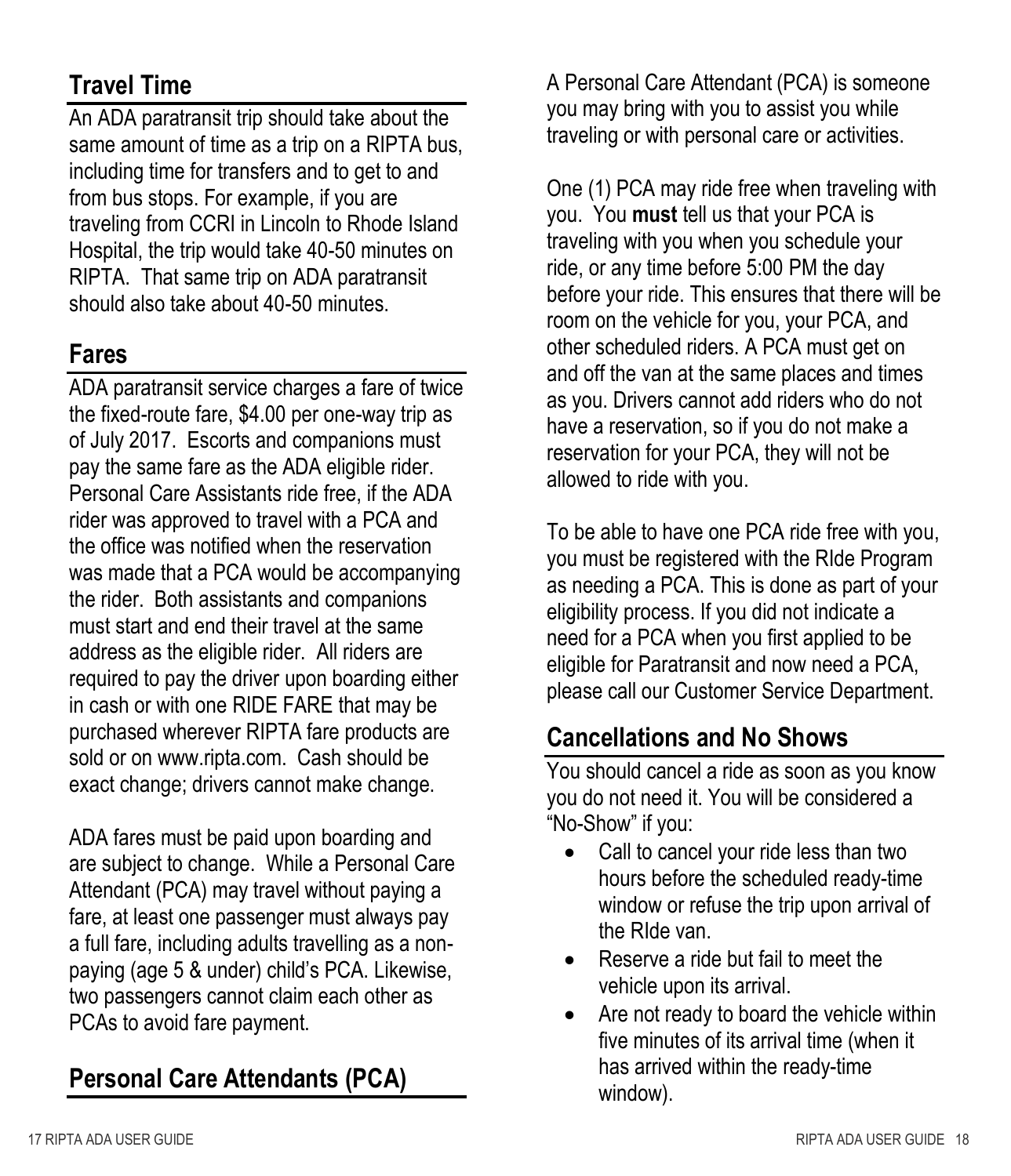• Your riding privileges may be suspended if you develop a pattern of excessive noshows and/or late cancellations.

A practice of No Shows is considered when No Shows total 15% or more of a customer's total trips in a rolling 30-day period. Penalties may also follow a regular pattern of no shows, even if it does not exceed the percentage. Penalties may include suspension and loss of subscription service.

If you "no-show" for a ride, your other scheduled trips for that day will not be automatically cancelled. It is the rider's responsibility to cancel rides they no longer need.

#### **Excessive Trip Cancellations**

Please do not schedule a trip simply to reserve space on a vehicle for possible use, and then cancel the trip. Excessive cancellations could result in a warning, and, if you continue, could result in suspension of services. "Excessive cancellations" is determined when a rider establishes a pattern of recurring or frequent cancellations over a period of time. Riders will be warned prior to any suspension of service.

#### **Seat Belts and Wheelchair Securement**

All riders must wear lap and shoulder belts as required by Rhode Island motor vehicle laws. Refusal to be properly secured prior to transport could result in loss of service. If you use a wheelchair to ride on the bus, your wheelchair will be secured in the vehicle via a four-point tie-down system. We may refuse to transport you if you will not allow your

wheelchair to be properly secured prior to transport.

#### **Mobility Devices & Wheelchairs**

Passengers may use mobility devices – such as canes, walkers, and wheelchairs – on ADA paratransit services. If you transfer to a seat, the driver will assist you with proper and safe stowage of your mobility device(s), including a wheelchair. You must be able to transfer yourself or have your Assistant to help; the driver cannot help you.

All RIde vehicles are equipped with passenger lifts that meet ADA specifications. They will accommodate mobility devices such as wheelchairs and three-wheeled scooters up to 48" by 30", with a gross weight of up to 800 pounds including the passenger. Mobility devices that exceed these standards may not be transportable. If your device is larger than these dimensions or has features that may affect its securement, please call The RIde Program and speak to a manager about having your mobility device evaluated for use on RIde vehicles.

If you need to use the lift to board a vehicle, the driver will assist you. You may also board the vehicle while standing on the lift. For your safety, please be sure that your wheelchair or other mobility device is properly maintained in accordance with manufacturer's specification. We may refuse to transport any mobility device that is not properly maintained and could pose a hazard to the rider, driver, or to our equipment.

#### **Transporting Life-Support Equipment**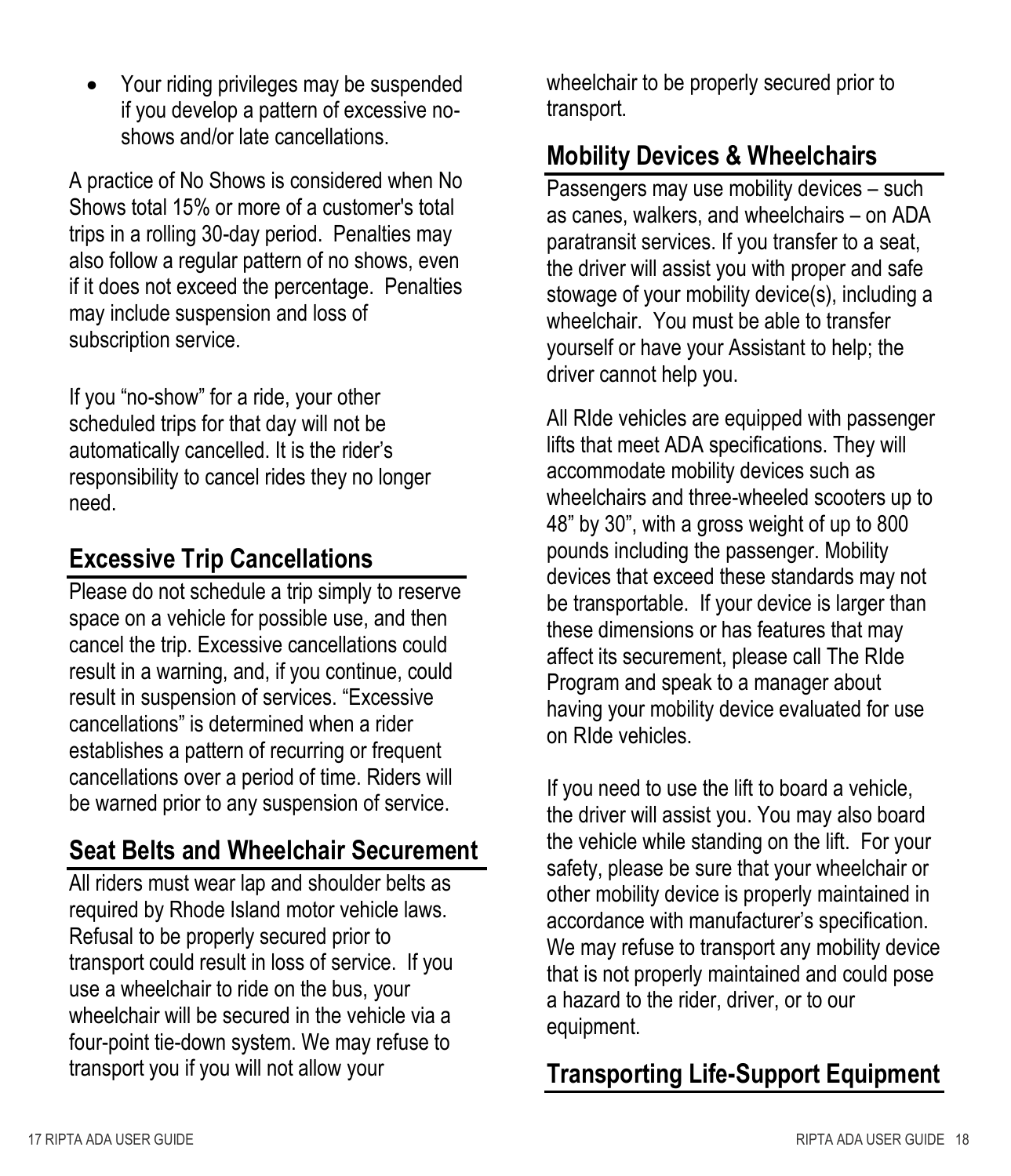You may bring a respirator, portable oxygen, and/or other life-supporting equipment; this equipment must not violate laws or rules regarding transportation of hazardous materials. Equipment must be of an appropriate size to fit in our paratransit vehicles and be under the rider's or the assistant's continuous control.

#### **Transporting Packages**

All riders should limit their parcels to a reasonable number. Drivers do not assist with packages. Passengers should limit their packages to what they can carry on/off the vehicle in one trip, such as one armload of packages or the equivalent of about four grocery bags. You or your assistant or companion must carry all packages. For the safety of all riders, you may not transport explosives, acids, flammable liquids, or other hazardous or illegal materials.

#### **Transporting Children**

Children ages five and over may travel without an accompanying adult only if it can be demonstrated that they would be able to use public transit independently, if not prevented by their disability. Children who are registered riders must pay the full fare, and all rules applying to adult riders also apply to children. Children traveling as companions must also pay the full fare. Children five years of age or younger may ride free with a fare-paying adult. However, a fare must be paid when an adult is travelling as the non-paying child's PCA.

#### **Transporting Animals**

You may travel with a service animal such as a guide dog. You should tell the CSA when you

request a ride that you will be traveling with a service animal. A service animal is an animal individually trained to provide assistance to an individual with a disability. A service animal must be under the constant control of its owner or handler.

#### **Transport Locations**

We are not able to service locations that are not safe to take one of our paratransit vehicles (for example, dangerous double parking, required backing up of the vehicle, low hanging branches, snow banks, no safe area for you to board or depart etc.). Arrangements may be made for an alternative pick up or drop off location.

#### **Emergency Procedures**

In the event of an accident or emergency, please remain calm and follow the driver's instructions.

Personal Medical Issues - A rider who becomes ill, or notices another rider who may be ill, should immediately inform the driver. Drivers are not trained to provide medical assistance and are required to notify RIde's Dispatch Center for instruction.

Health and/or Safety - If a rider cannot be left alone, and the person meeting them is not at the location when the driver arrives, the rider will be transported back to the RIde Office (or to another safe location). The rider's guardian or caregiver will be notified and required to come to pick-up the rider or to make other transportation arrangements. Respite care charges may be assessed to the rider if a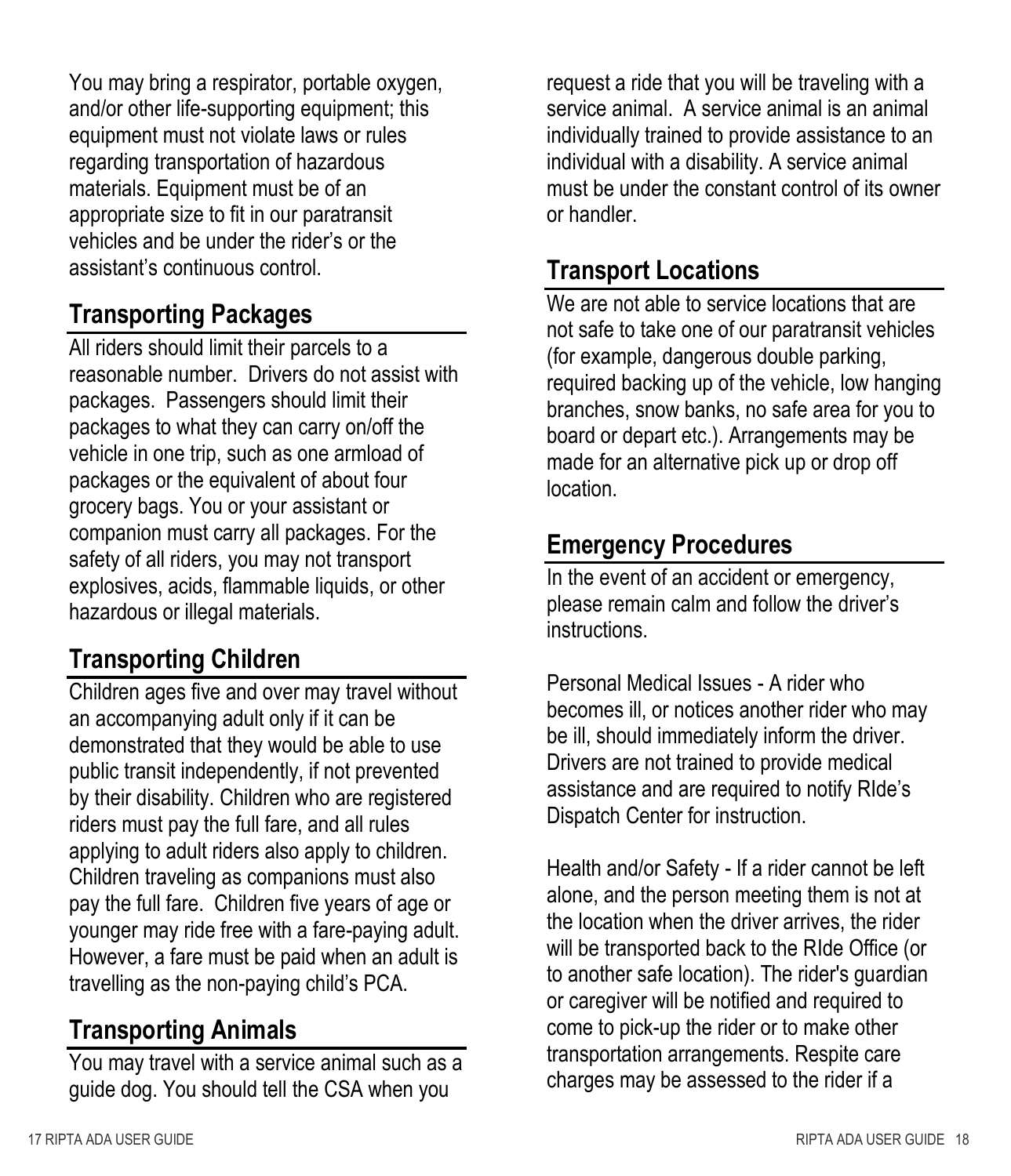pattern of this occurs. If we are unable to make contact with the guardian or caregiver, the proper authorities will be notified.

#### **Inclement Weather Policy**

RIde reserves the right to suspend, modify or cancel service during times of bad weather conditions that may jeopardize the safety of our riders, our employees, or our vehicles. On bad weather days, call RIde to determine whether we will be able to safely pick you up. The Scheduling Office will also be able to tell you if service will be cancelled.

During storms including snow, ice or high wind warnings, travel may be suspended. If you are planning to travel at times when bad weather is predicted, take into considerations the problems we may have in getting to or from an area we are unable to travel in. Also, if you are traveling during inclement weather, be sure to be prepared for longer ride times. For example, bring any medication you may need; if you use oxygen, bring an adequate (extra) supply; if you are diabetic or hypoglycemic, bring a small snack with you.

### **Responsibilities**

Below are responsibilities designed to ensure safety and comfort for passengers and drivers.

#### **Rider's Responsibilities:**

- Carefully read all Riders' Guide materials.
- Make trip reservations at least one day in advance.
- Be ready to go at the designated pick-up location on time, at the beginning of the ready-time window.
- If the vehicle has not arrived by the end of the ready-time window, call RIde.
- Call to cancel an unneeded ride as soon as possible to avoid a "no show."
- Pay the correct fare in cash using exact change. Remember, drivers cannot make change.
- Wear seat belts at all times during transport.
- Avoid distracting the driver or annoying other passengers with inappropriate behavior.
- Maintain wheelchairs or other mobility aids in safe operating condition according to manufacturer's specifications.
- Expect "shared-ride" service on RIde vans. Others may be picked up after you, and/or dropped off before you reach your destination.
- Maintain acceptable standards of personal hygiene; please refrain from using scented products.
- Follow these common rules of courtesy:
	- o No eating, drinking, or smoking on board the vehicle.
	- $\circ$  No riding under the influence of alcohol or illegal drugs.
	- $\circ$  No littering in the vehicle.
	- $\circ$  No radios, audible music players, or other sound-generating equipment may be played aloud aboard the vehicle.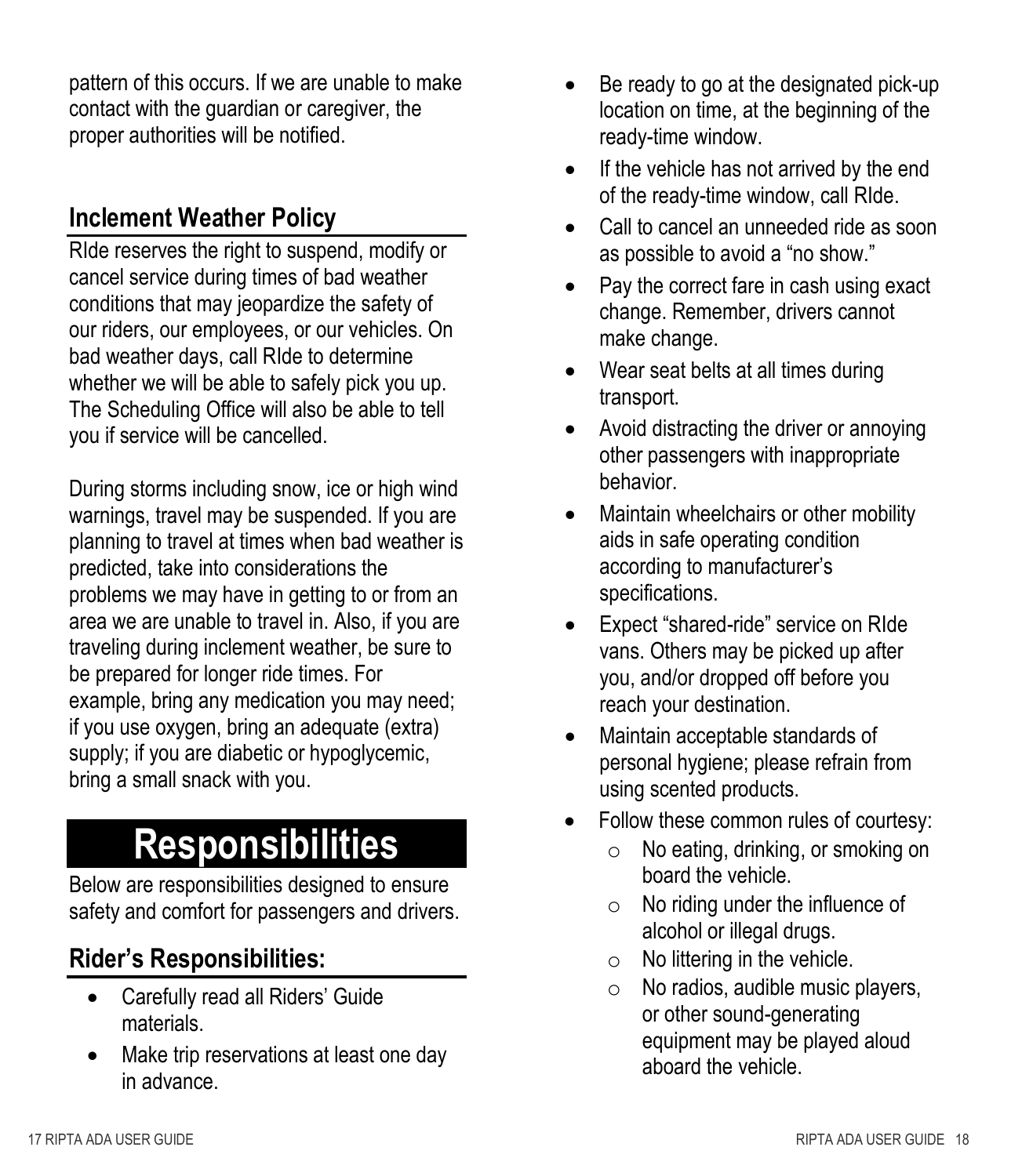- Provide feedback to The RIde Program when your service is unsatisfactory by calling (401) 461-9760, or by emailing us at RideProgram@ripta.com.
- When conducting business with The RIde Program office, be prepared by having all necessary information, and be considerate of others.

#### **Driver Responsibilities: What you can expect from the drivers**

Drivers must:

- Adhere to the same standards of common courtesy and personal hygiene as those required of riders.
- Drive safely at all times.
- Treat riders with courtesy and respect.
- Be in proper uniform.
- Visibly display a proper ID badge.
- Perform a thorough pre-trip inspection on the vehicle, including cycling the lift. Immediately report any defects to his or her supervisor.
- For safety reasons, maintain "line-ofsight" of vehicle at all times.
- Keep to the assigned service schedule for the convenience of all riders.
- Provide reasonable assistance to riders entering or leaving the vehicle.
- When requested, and if safe to do so, assist passengers to and from the main door of their origin and destination.
- Drivers may not use personal cell phones, radios, iPod™ or similar sound generating devices while on duty.

#### **"Assistance" includes, but is not limited, to:**

 Offering ambulatory passengers a steadying arm or other appropriate assistance when walking or using stairs. Helping persons using wheelchairs maneuver onto standard ramps and to and from the main door of their origin and destination. Guiding persons who are visually impaired to and from the main door of their origin and destination.

#### **Drivers Are Not Permitted to:**

- Enter the residence of a rider.
- Perform any personal care assistance for any rider, such as assisting with dressing.
- Lift or carry a passenger.
- Assist a rider using a wheelchair up or down any interior or exterior steps.
- Wait for a passenger to make a stop to conduct business, such as at an ATM/Cash machine or pharmacy.
- Escort a passenger beyond the ground floor lobby of a public building or beyond the front door of a private residence.
- Accept tips or any other gratuities.
- Perform errands for riders, such as picking up prescriptions or groceries.
- Operate their vehicle while distracted by cell phones, computers, or similar devices.

#### **What Personal (Disability) Information Will The Driver Know About Me?**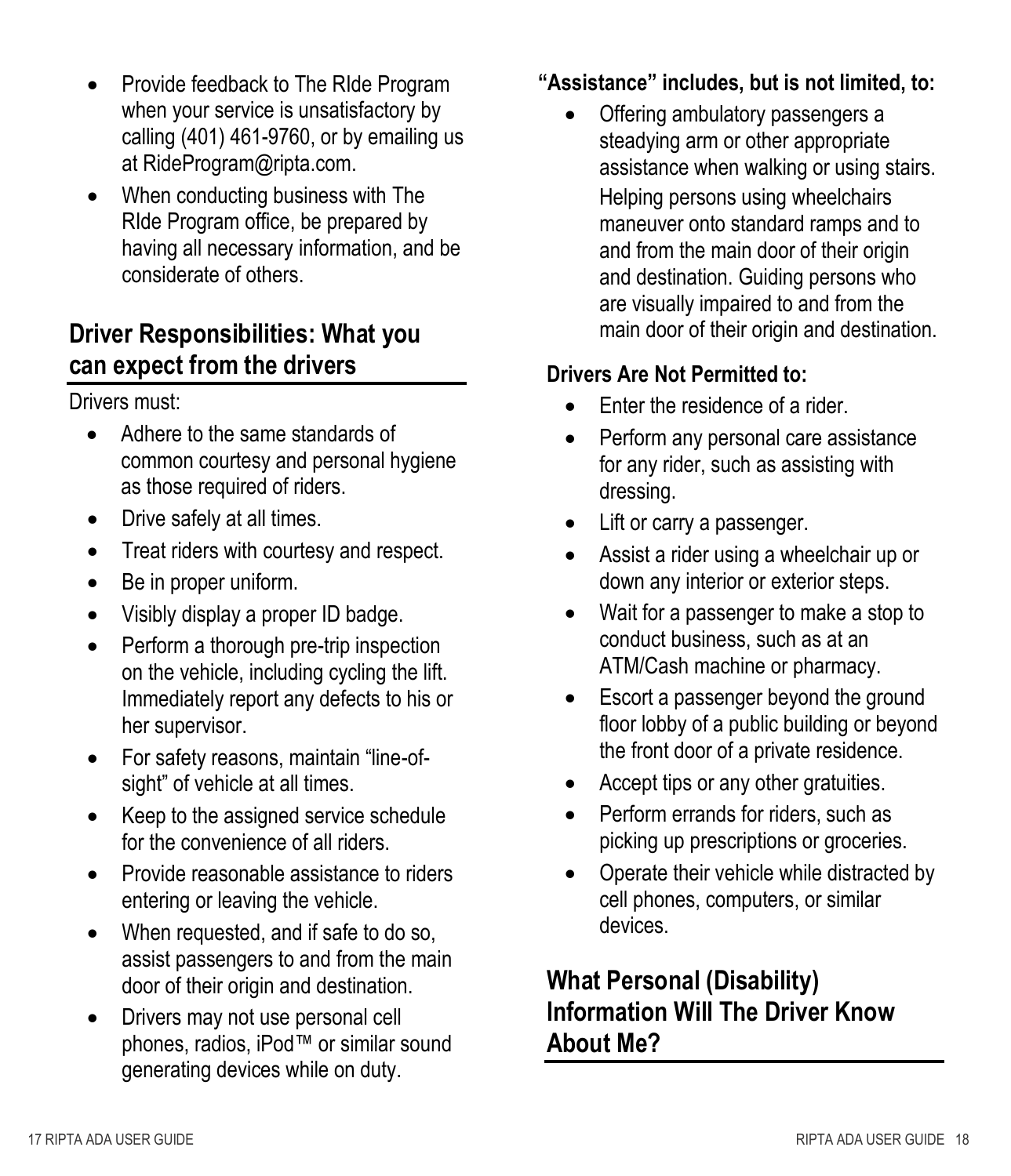The driver receives information about the paratransit service or trips he/she will provide each day on a paper form called a "manifest." The manifest provides the following information

-Each rider's name, pick up address, ready window details and destination address -Are you traveling with a PCA and/or companion for that trip

-Are you traveling with a service animal -What type of mobility device are you using for today's trip (manual or power wheelchair, etc)

No specific personal information about the rider's disabling conditions are provided on the manifest without advance permission from the rider. From time to time, specific information may be necessary for safety purposes or to assure effective communication between the rider and driver. For example, the following notes could be on a manifest:

-Rider cannot be left unattended.

-Rider is deaf and communicates by reading lips or writing notes

-Rider is non-verbal and will respond to conversation with the driver by nodding his/her head or using a speech board. Call the Customer Service Department to discuss personal information you need added to the manifest when traveling on RIde.

### **Suspension of Service**

The RIde Program has progressive discipline to curb misuse, abuse, and inappropriate and/or illegal behavior while protecting riders' rights. Suspension from our ADA paratransit program can result when a rider:

- 1. Obtains or uses paratransit service under false pretenses; for example, providing false information on the eligibility application or allowing others to ride in your place.
- 2. Incurs an excessive pattern of verified "no-shows" or an excessive number of trip cancellations.
- 3. Engages in abusive or disruptive behavior (for example, threatening drivers, program staff or other riders with physical harm), or engages in illegal behavior while on board our vehicles (e.g., sale/purchase of illegal drugs, crime of any nature, etc.).
- 4. Engages in any behavior having a racist or sexual connotation with the driver or other riders.
- 5. Illegally sells, misuses, or transfers RIPTA fare products to another person, including a driver.
- 6. Failure to meet general rules, policies or Rider's Responsibilities resulting in disruptive or unsafe conditions for our drivers, equipment or fellow passengers.

Our disciplinary process progresses from warnings to suspension, depending on the behavior. A rider may be warned first by a telephone call from a RIde Program staff member. If the behavior or action continues, the rider will receive a written warning with an explanation of the violation. Finally, if the behavior continues unchanged, The RIde Program will notify the rider of a pending suspension. Suspensions can be immediate when the behavior is illegal or potentially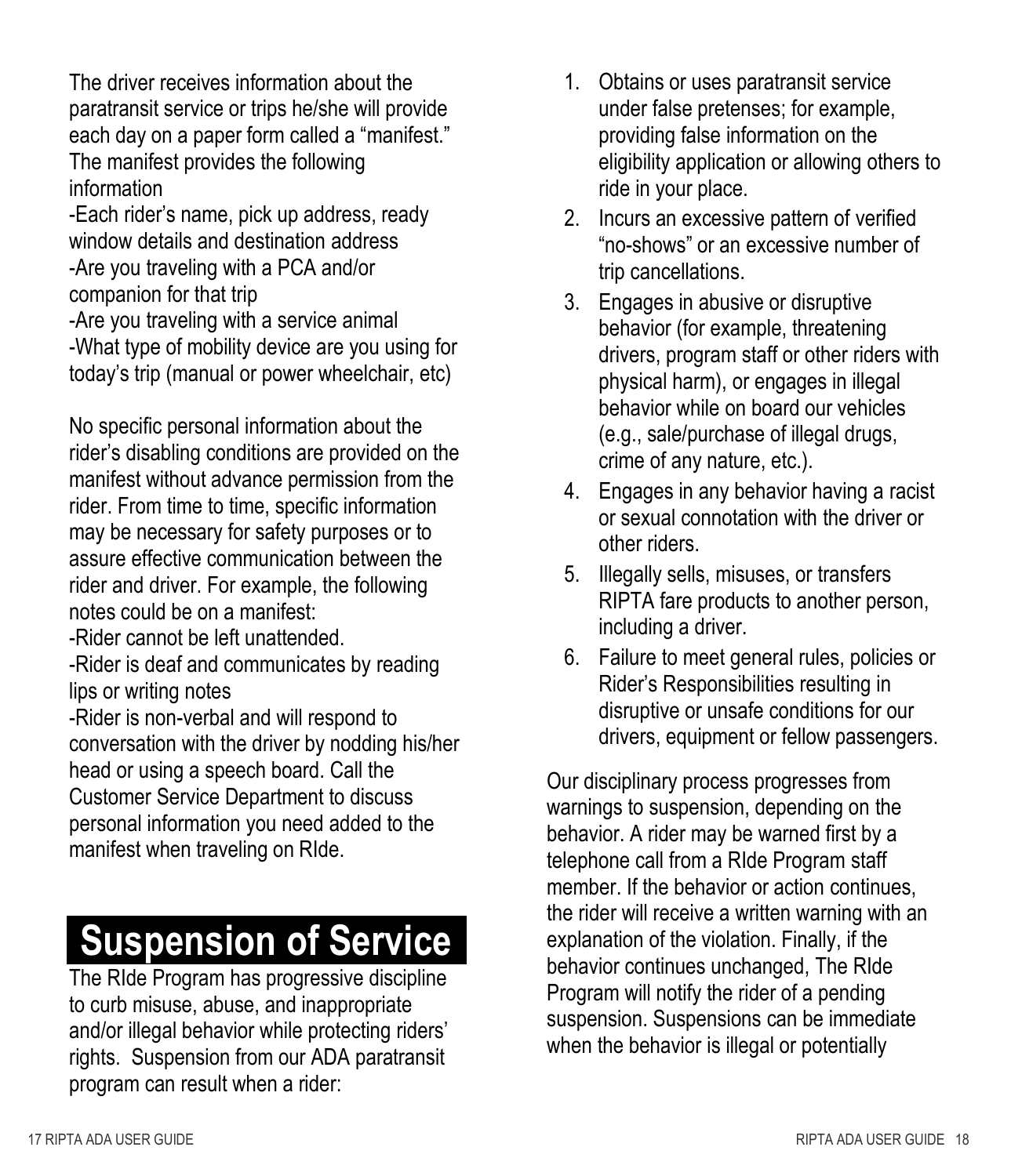compromises the safety of our driver, other riders or our equipment.

A rider is allowed to appeal the suspension or proposed suspension. A rider being suspended will be provided with a full written explanation of this process. This full description will also be provided to any rider upon request.

#### **Appeal of Suspension**

A customer (or a customer's representative) may file a verbal or written appeal for a termination or suspension of ADA service by contacting the RIde Program.

Designated RIde staff will review the information provided by the customer (or the customer's representative) and make a decision to either uphold the customer's service suspension or to excuse it within 10 business days.

If the customer is not satisfied with the review by the RIde Program, they may request a formal review by RIPTA's Director of Paratransit. A review will be scheduled and a decision made within 10 days.

### **How Are We Doing?**

#### **Complaints and Compliments**

We encourage you to let the The RIde Program know when you receive exceptional service and when your service is poor. If you wish to file a formal complaint or compliment about any aspect of our services, you may do so via:

1. E-mail at [RIde@ripta.com.](mailto:RIde@ripta.com.)

- 2. Our website, www.ripta.com.
- 3. Mail to:

RIde Customer Service 705 Elmwood Avenue Providence, Rl 02907

4. Call us directly at (401) 461-9760.

When you call or write, please provide as much detail as possible, including date and time of pick up or drop off, vehicle number, driver name. The more information you include, the better we can research your complaint or pass along your compliment. We will follow up on your complaint and respond to you, usually within 10 days. Anonymous compliments and complaints also are accepted.